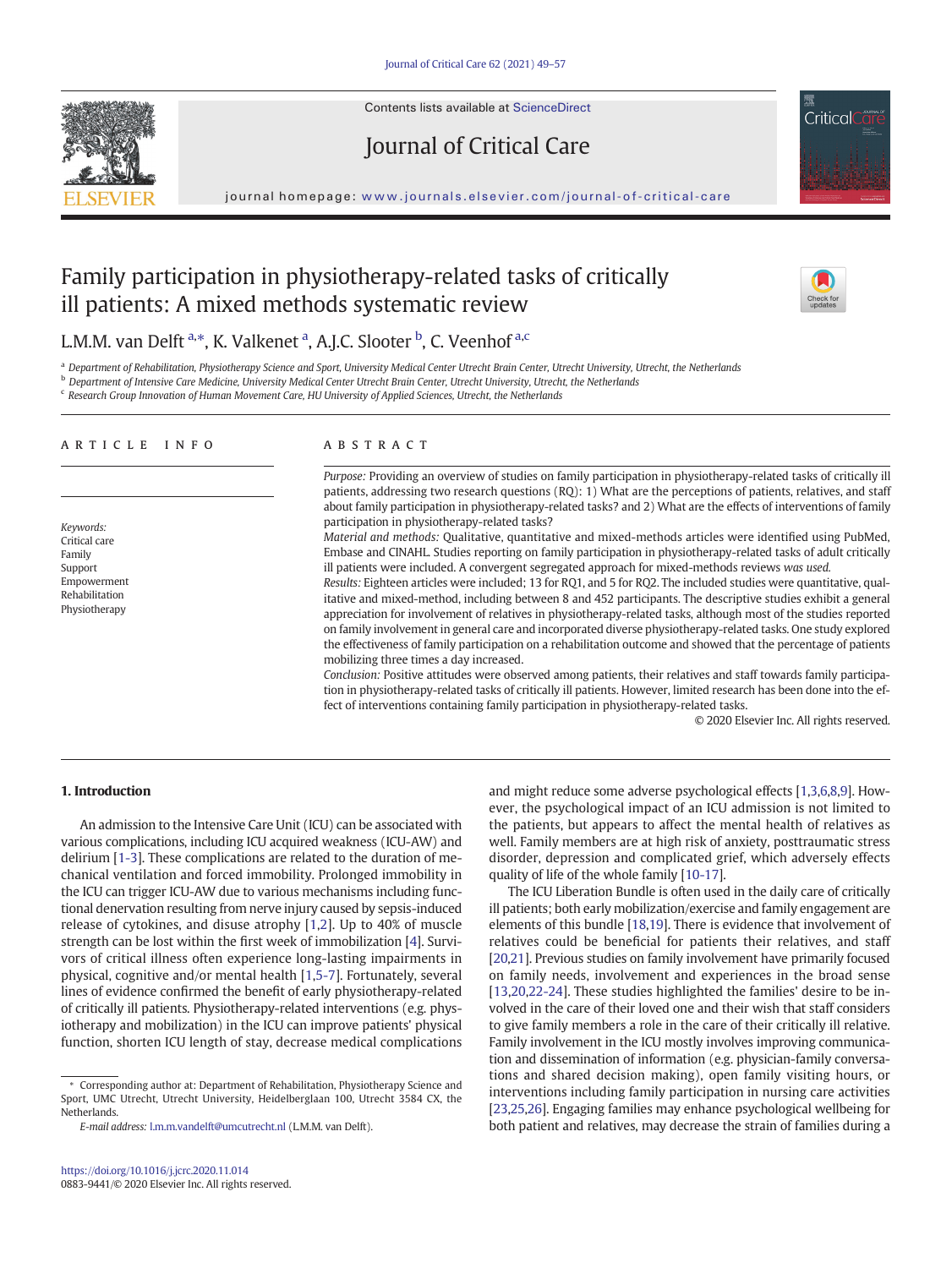crisis, and may possibly improve family member's ability to cope with the patient's situation [\[16](#page-7-0),[23](#page-8-0),[27,28\]](#page-8-0). However, it is not clear what the added values are of family participation at an early stage in the physiotherapy-related process (e.g. early mobilization, exercises). Family involvement in physiotherapy-related tasks could optimize patients' physical function by increasing the frequency and thereby impact of physical activity [[24\]](#page-8-0), in addition to the psychological benefits. Physical therapists generally treat patients once per day, between 15 and 45 min, which is fairly short and intense [[3,8](#page-7-0)[,29](#page-8-0)]. In addition, nurses often lack the time to help patients with their exercises or mobilization [[30,31\]](#page-8-0). Since family is not often consulted to assist during physiotherapy while they are present at the bedside, it can be valuable when relatives are involved in physiotherapy-related tasks, resulting in a win-win situation.

Before developing and evaluating the feasibility of an intervention on family participation in physiotherapy-related tasks, it is important to gain insight into possible tasks, and the opinions of patients, their relatives and ICU staff concerning the involvement of family in the physiotherapy care of critically ill patients. Therefore, the aim of this systematic review is to identify, describe, and summarize evidence from studies reporting on family participation in physiotherapyrelated tasks in ICU patients. The following two research questions (RQ) were formulated:

- RQ 1: What are the perceptions of patients, their relatives and staff on family participation in physiotherapy-related tasks of critically ill patients?
- RQ 2: What are the effects of interventions involving ICU family participation in physiotherapy-related tasks on patient outcomes, their relatives and/or staff?

## 2. Material and methods

#### 2.1. Design

This mixed methods systematic review included qualitative, quantitative, and mixed method studies reporting on family participation in physiotherapy-related tasks in the ICU. The review was guided by the steps of the PRISMA statement and the method for mixed methods review of the Joanna Briggs Institute [[32](#page-8-0),[33\]](#page-8-0). To ensure transparency of the methods employed, this review was registered at the International Prospective Register of Systematic Reviews (PROSPERO) database (number CRD42020146739).

# 2.2. Search strategy, eligibility criteria and study selection

Up to 5 November 2020 eligible qualitative, quantitative and mixed methods articles were identified using the electronic databases PubMed, Embase and CINAHL. The search strategy for the electronic databases included the terms and keywords within the following domains "family" or "relatives" or "visitors to patients" AND "participation" or "involvement" or "empowerment" AND "Intensive Care (Unit)" or "critical care" or "critical(ly) ill". In the search strategy were also some excluding terms included: neonatal ICU, paediatric ICU and palliative care. The search was limited to full text studies published in English in the last twenty years (1999–2020), as family participation is fairly new and ICU physiotherapy increased in recent years. The complete search strategy can be found in Appendix 1.

Articles were eligible for inclusion if they concerned family participation on the ICU, contained one or more physiotherapy-related tasks (i.e. passive/active exercises such as range of motion, foot flexion, limb exercises, positioning, mobilization/transfer/ambulation, or respiratory techniques/breathing training) as part of their family participation intervention and/or reported results on relative involvement in physiotherapist-related tasks (see Appendix 1 for all included physical

rehabilitation activities). Relatives were not necessarily limited to family members, but could also be other persons with a close relationship to the patient. Studies solely focusing on family involvement in conversations, medical decisions, ICU rounds, nursing tasks (e.g. washing, bathing, feeding), occupational tasks, or studies on family visiting hours, were excluded. Other exclusion criteria were articles focusing on endof-life care, palliative care or terminal care; and reviews, theses, letters to the editor, editorials and opinion articles.

For the selection of articles, the steps of the PRISMA statement were followed [\[33](#page-8-0)]. The search strategy was used to obtain possible eligible articles. In addition, reference tracking was performed by the primary author based on previously published reviews and all finally included articles. Further, articles were screened for eligibility on title and abstract independently by two researchers (LvD and CV). When one or both authors estimated that the article was eligible for inclusion, a full paper copy of the article was obtained. The eligibility of these full text articles were discussed until consensus was reached between the researchers.

#### 2.3. Assessment of methodological quality

The methodological quality of the included articles was assessed independently by two researchers (LvD and KV). The ratings were then compared and discussed in a quality appraisal meeting. The methodological quality was assessed using the Mixed Method Appraisal Tool (MMAT), a universally utilized, validated tool for mixed methods systematic reviews [[34-36\]](#page-8-0). The MMAT has been designed to appraise the methodological quality of studies for a complex systematic review that contains mixed, qualitative, and quantitative (subdivided into three subdomains: randomized controlled, nonrandomized, and descriptive) studies. Methodological quality was assessed using the relevant criterion for each method of investigation. For this study the user guide Version 2018 was followed [\[35](#page-8-0)] and therefore an overall quality score was not reported. However, higher quality studies were those that satisfied more criteria. A detailed presentation of the ratings per study is provided in Appendix 3. Studies were included in this review regardless of their methodological quality to minimize the risk of study selection bias.

# 2.4. Data extraction

Data was extracted from included studies by the primary author. The included articles were divided per research question. Per research question a table with extracted data and quality assessment results was made. Data extraction included the objective, design and setting, participants, intervention, main findings of significance to the review questions and methodological quality.

#### 2.5. Data syntheses and integration

This review followed the convergent segregated approach to synthesis and integration, according to the Joanna Briggs Institute methodology for mixed methods systematic reviews [\[32](#page-8-0)]. In this study the findings were analysed separately for the two research questions. Per research question a separate quantitative and qualitative analysis was done, where the aim was to synthesize the results where possible. Both quantitative and quantitative findings are presented in narrative form, including tables to aid in data presentation. For the final integration of the resulting quantitative evidence and qualitative evidence a narrative summary was used.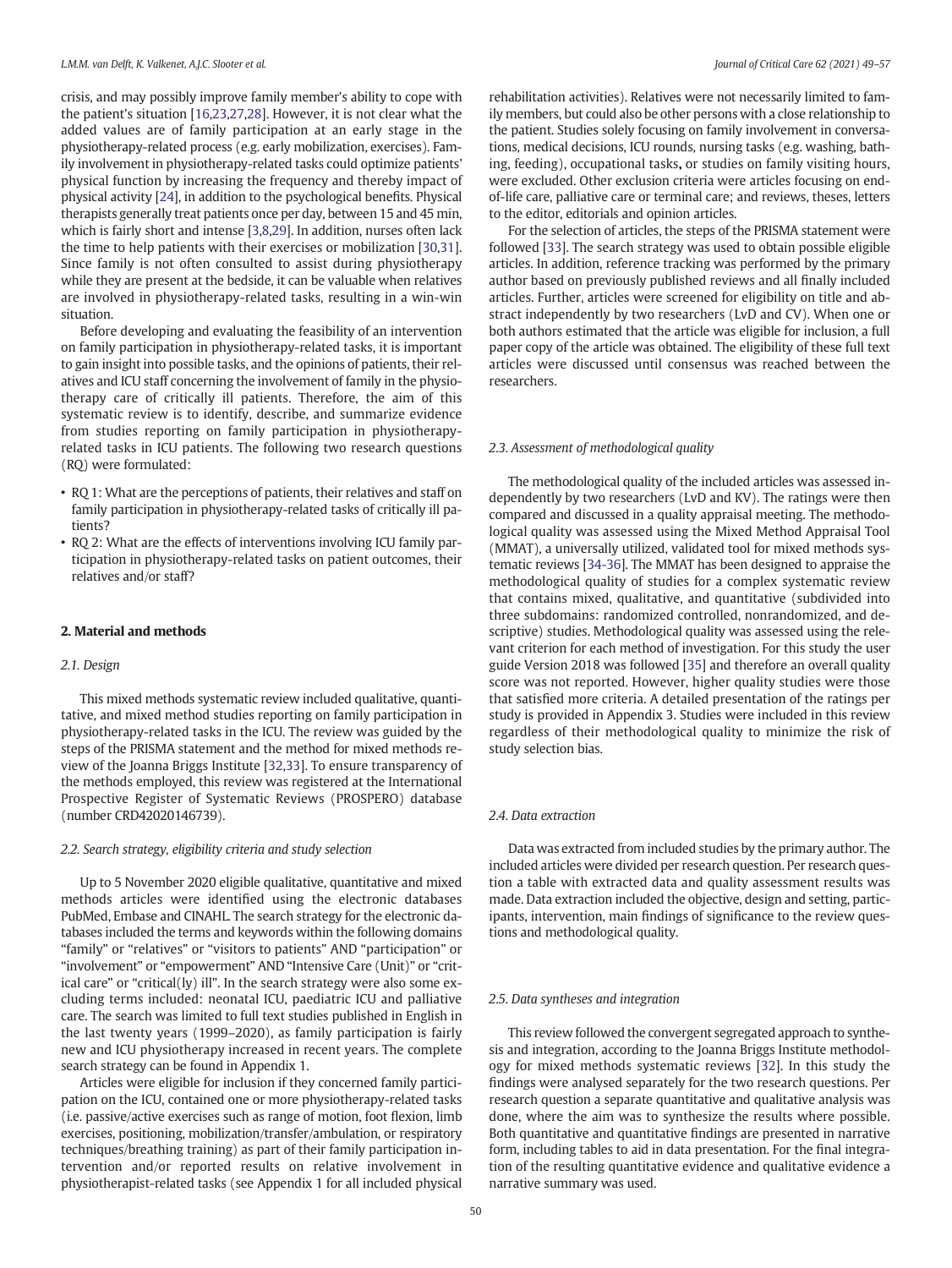# 3. Results

## 3.1. Study inclusion

Searching the electronic databases yielded a total of 2811 articles. After removal of duplicates, title and abstracts were screened, resulting in 56 studies which were assessed in full text. Additionally, three articles were identified from hand searching. Finally, of the 59 full text articles, 18 studies were included in the review: 13 articles for RQ 1 on the perspectives of patients, relatives and staff [\[11](#page-7-0),[21,37-47\]](#page-8-0), and five articles for RQ 2 on the effectiveness of family participation in physiotherapyrelated tasks [[48-52\]](#page-8-0). See Fig. 1 for the PRISMA Flow Diagram.

# 3.2. Characteristics of included studies

The included studies were quantitative studies [[11,](#page-7-0)[39,48,49](#page-8-0),[51,52\]](#page-8-0), mixed methods investigations [[21,37,50,53](#page-8-0)] and qualitative studies [\[38,40,41,44-47,54](#page-8-0)]. Most of the studies were conducted in the United States [[38-40,47,48,50-52](#page-8-0)]. Studies considered staff only [[21,39,40,47](#page-8-0),[53,54\]](#page-8-0), family only [[38,44,49-52](#page-8-0)], or both family and staff [[37](#page-8-0),[41](#page-8-0),[46](#page-8-0)]. Two investigations also included patients [[11](#page-7-0),[45](#page-8-0)], next to family and staff, and one other study focused on patients only [\[48](#page-8-0)]. The number of participants included in each study varied between 8 and 452. Studies included for RQ 1 were all descriptive ( $n = 13$ ). Of the intervention studies included for RQ 2, there were four pre-post studies [[48,49,51,52](#page-8-0)] and one mixed methods observational study [[50\]](#page-8-0). An overview of the characteristics of the included publications is presented in Appendix 2.

# 3.3. Methodological quality

The overall methodological quality of the included studies varied widely. Of the studies included for RQ1, the majority satisfied all applicable MMAT quality criteria, indicating strong study quality [[11,](#page-7-0)[38-](#page-8-0) [40,44-47,54\]](#page-8-0). Three studies had a 'no' response to just one criterion; they had high risk of nonresponse bias [[37,53\]](#page-8-0) or provided insufficient



Fig. 1. The PRISMA Flow Diagram.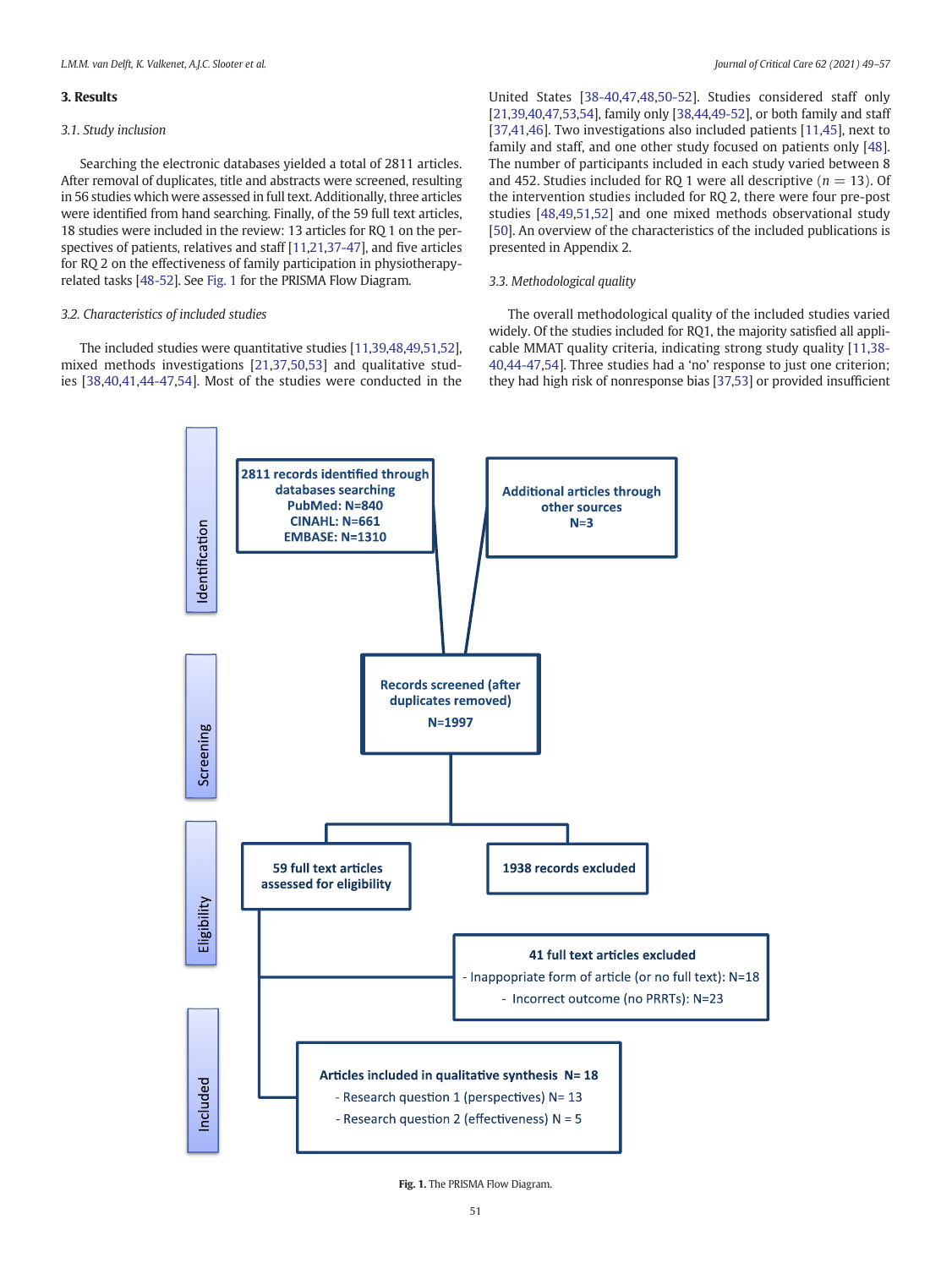<span id="page-3-0"></span>information about their results (interpretation) and discussion of findings [[41\]](#page-8-0). Only one investigation [\[21](#page-8-0)] for RQ 1 had multiple 'no' or 'not reported' responses to the quality criteria; there was insufficient detail in the used method and interpretation and integration of the results. Of the included articles for RQ 2, none of the studies satisfied all criteria. There were issues with the chosen measurements [\[48,50\]](#page-8-0), samples that were not fully representative of the target population [\[48,51](#page-8-0)], risks of nonresponse bias [\[48,50,51](#page-8-0)], statistical analysis that were not always appropriate to answer the research question [\[48,50,51\]](#page-8-0), cofounders which were not accounted for in the analysis [\[49](#page-8-0)] and suboptimal integration of the qualitative and quantitative results [\[50](#page-8-0)]. Only the studies of Mitchell et al. [\[49](#page-8-0)] and Amass et al. [\[52\]](#page-8-0) met almost all MMAT criteria. The remaining three studies [\[48](#page-8-0),[50,51](#page-8-0)] had many 'no' or 'not reported' responses, and one of these studies even satisfied none of the quality criteria [\[48\]](#page-8-0). The individual results of the quality appraisal are reported in Appendix 3.

# 3.4. Main findings

Most of the included studies described family involvement in (hands-on) bedside care and incorporated physiotherapy-related tasks in their intervention, survey or interviews. Diverse physiotherapyrelated activities were reported in the included studies: Range of Motion/passive foot flexion [\[21](#page-8-0),[40,50,51](#page-8-0)], (limb) exercises (passive/active) [[21](#page-8-0),[37,41,44,49](#page-8-0)], turning/positioning the patient [\[11](#page-7-0)[,37-39](#page-8-0),[44,52,53](#page-8-0)] and/or mobilization/ambulation/transfer [\[11,](#page-7-0)[39,45-48,54](#page-8-0)]. Two studies reported family participation in breathing exercises as a possible task [[44,54\]](#page-8-0). In addition to these physiotherapy-related tasks, massage was mentioned very often as activity that families could perform [[11,](#page-7-0)[38-](#page-8-0) [40,44,45,49-53](#page-8-0)]. See Fig. 2 for an overview of all reported activities (total and per research question).

# 3.4.1. Perspectives of patients, their relatives and staff on family participation in physiotherapy-related related tasks

3.4.1.1. Qualitative evidence. Qualitative evidence about the perceptions of patients, their relatives and staff on family participation in physiotherapy-related tasks was reported in nine studies [[21,38,40,41,44-47,54](#page-8-0)]. Diverse major and minor themes were identified in these studies. Due to the many different themes regarding physiotherapy-related tasks, the qualitative findings could not be synthesized. An overview of the individual data is outlined in [Table 1](#page-4-0). Most of the studies mentioned passive tasks (i.e. massage, passive exercises, range of motion) as an optional activity for relatives to participate in [\[21,38,40,41](#page-8-0),[44,45](#page-8-0)]. More active activities that were named as acceptable for relatives to be involved in were helping with turning/repositioning of the patient [[38,44](#page-8-0)], assisting with mobilization, walking and transfers [\[45-47,54](#page-8-0)], breathing exercises [[44,54](#page-8-0)], and active limb exercises [\[44](#page-8-0)]. In addition to the content of family participation, two studies addressed why family participation in physiotherapy-related tasks can be of added value; reducing workload, and reassuring and comfort the patient [[21,44\]](#page-8-0). One study reported factors which nurses have to take into account when they involve relatives in activities; functional factors (e.g. physical strength), psychological and emotional factors (e.g. willingness and emotional stability), knowledge (e.g. learning ability) [\[40](#page-8-0)] (see [Table 1\)](#page-4-0).

3.4.1.2. Quantitative evidence. Quantitative findings from surveys, presented from the perspective of patients, relatives and staff could be merged and are presented in [Table 2](#page-5-0). The overall findings demonstrates a general appreciation for the value of family participation in physiotherapy care of critically ill patients; in total, 77% of the patients favoured participation of their family in their care [\[11](#page-7-0)]. The other 23% of the patients who were not favourable to participation of their family in their care gave diverse reasons (see [Table 2](#page-5-0)). In addition, 85 to 97% of the family members were willing to participate [\[11](#page-7-0),[37\]](#page-8-0), and between 90 and 100% of the staff agreed with the concept [\[10,](#page-7-0)[18,33](#page-8-0)]. One study [\[11](#page-7-0)] demonstrated that, of 97 family members who were willing to participate in care, only 14 (13.8%) relatives spontaneously provided or asked staff to help them participate.

Concerning physiotherapy-related tasks especially, four studies showed that passive activities (e.g. passive exercises and massage) were the most favourable tasks by both patients, their relatives and staff [\[11](#page-7-0)[,37,39,53](#page-8-0)]; between 70 and 90% of all patients, relatives and staff were favourable to family participation in these activities. More active activities, i.e. changing a patients' position, mobilization out of bed and ambulation, were received less positive. In total, 66% of the patients [[11\]](#page-7-0) and 71 to 77% of the relatives [\[11](#page-7-0),[37\]](#page-8-0) agreed with family participating in changing the patients' position or in the transfer to a chair. Besides, between 40% (nurses) to 81% (physicians) of the staff were favourable for families helping in these activities [\[11,](#page-7-0)[37,39](#page-8-0),[53\]](#page-8-0).



PHYSIOTHERAPY-RELATED TASKS REPORTED IN THE INCLUDED STUDIES

Fig. 2. Number of studies addressing types of Physiotherapy-related tasks.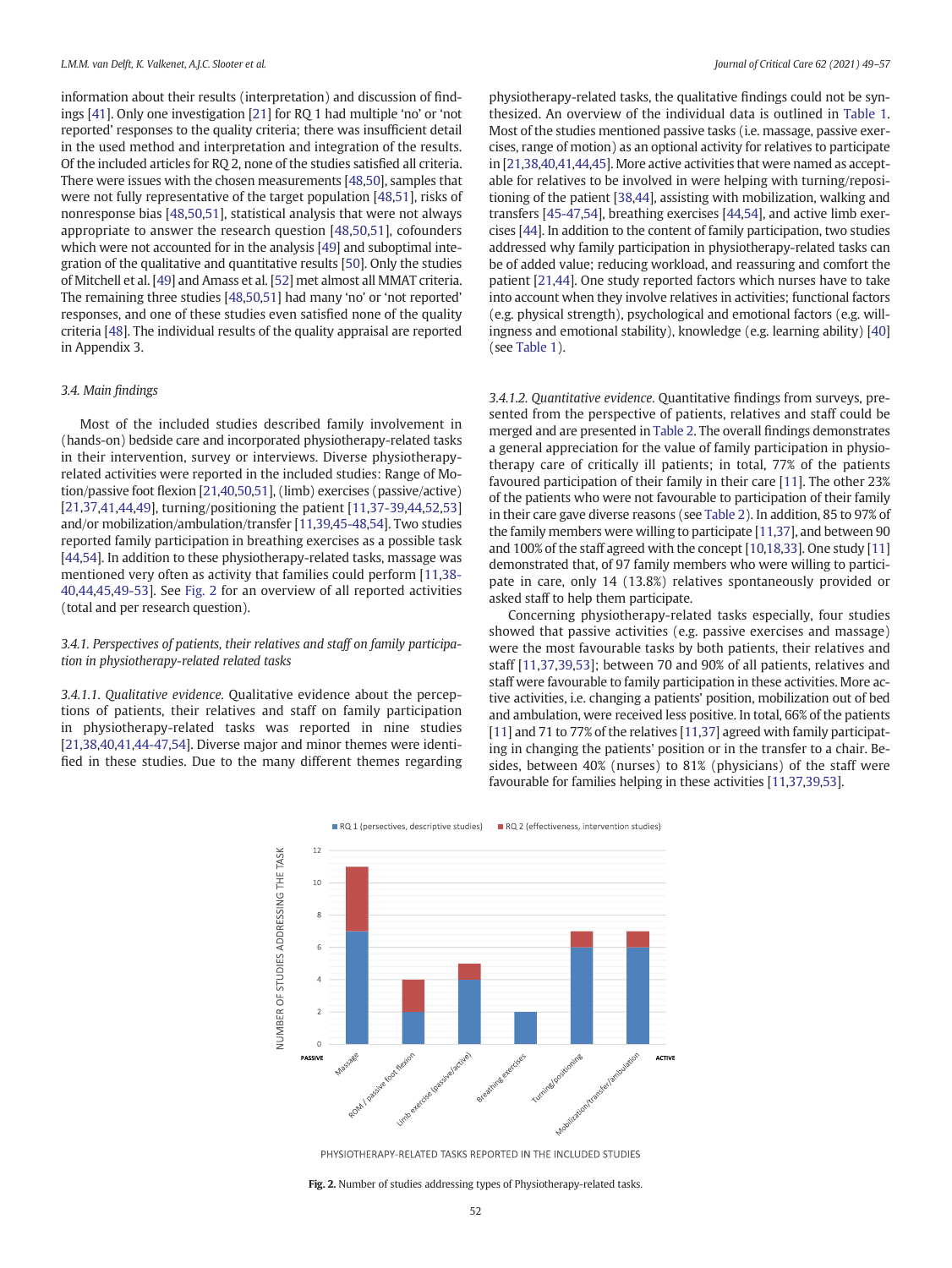#### <span id="page-4-0"></span>Table 1

Qualitative evidence: major themes, minor themes and quotations.

| Study                           | Major theme $(s)$                                                                                        | Minor theme $(s)$                                                                                                                                                                                                                                                                                                                                                                                                                       | Quotations                                                                                                                                                                                                                                                                                                                                                                                                                                                                                                                                                                    |  |
|---------------------------------|----------------------------------------------------------------------------------------------------------|-----------------------------------------------------------------------------------------------------------------------------------------------------------------------------------------------------------------------------------------------------------------------------------------------------------------------------------------------------------------------------------------------------------------------------------------|-------------------------------------------------------------------------------------------------------------------------------------------------------------------------------------------------------------------------------------------------------------------------------------------------------------------------------------------------------------------------------------------------------------------------------------------------------------------------------------------------------------------------------------------------------------------------------|--|
| Hetland et al. 2018<br>$[40]$   | Assessment for<br>involving family in<br>patient care                                                    | (1) Extent to which nurses encourage families to par-<br>ticipate in care<br>(2) Determining which family caregivers should be<br>involved in patient care<br>• Functional factors (e.g. physical strength)<br>• Psychological and emotional factors (e.g. willingness,<br>emotional stability)<br>• Knowledge (e.g. learning ability)<br>(3) Choosing methods of family involvement<br>• Basic care activities such as range of motion | Not applicable                                                                                                                                                                                                                                                                                                                                                                                                                                                                                                                                                                |  |
| Kean et al. 2014 [21]           | Workload                                                                                                 | Not applicable                                                                                                                                                                                                                                                                                                                                                                                                                          | "Performing cares such <b>ROM</b> (range of movement),<br>exercises, enabled me more time to attend other duties"                                                                                                                                                                                                                                                                                                                                                                                                                                                             |  |
| Beer, de et al. 2017 [41]       | Togetherness &<br>Partnership                                                                            | Doing things together, involving families in care                                                                                                                                                                                                                                                                                                                                                                                       | "We allow them to do passive exercises, touch, to do thing<br>that can stimulate the patient"<br>Not applicable                                                                                                                                                                                                                                                                                                                                                                                                                                                               |  |
| McAdam et al. 2008 [38]         | Voluntary caregiver                                                                                      | Actual care that families want to provide: <b>massaging</b> ,<br>repositioning and assisting with turning                                                                                                                                                                                                                                                                                                                               |                                                                                                                                                                                                                                                                                                                                                                                                                                                                                                                                                                               |  |
| Engström et al. 2011<br>$[42]$  | Realising the<br>significance of<br>relatives'<br>involvement                                            | Relatives participated by helping the staff and being of<br>practical use in care: such as helping the patient with<br>breathing training, transfer or mobilization.                                                                                                                                                                                                                                                                    | Not applicable                                                                                                                                                                                                                                                                                                                                                                                                                                                                                                                                                                |  |
| Wong et al. 2019<br>$[44]$      | Families as part of<br>the team                                                                          | Wanting the best: families performed some care tasks<br>because they believed the staff may have been unavailable;<br>massage, repositioning<br>Providing psychosocial and emotional care: activities as                                                                                                                                                                                                                                | Not applicable                                                                                                                                                                                                                                                                                                                                                                                                                                                                                                                                                                |  |
| Kydonaki et al. 2019<br>$[45]$  | Family roles during<br>recovery<br>Perceived factors for<br>enacting patient and<br>family centered care | massage were used to reassure and comfort the patient<br>Supporting the patient's treatment: participation in<br>massage, repositioning and helping with passive limb<br>exercises. Their breathing exercises and active limb<br>exercises to maintain muscle strength<br>Care activities that families, patients and nurses found<br>acceptable for relatives to be involved in:                                                       | Not applicable                                                                                                                                                                                                                                                                                                                                                                                                                                                                                                                                                                |  |
| Jafarpoor et al. 2020<br>$[46]$ | Non-Agreed<br>Involvement in<br>Clinical Care                                                            | - Massage<br>- Assist with mobilization when extubated<br>Family Willingness to Participate                                                                                                                                                                                                                                                                                                                                             | "If you ask me, the nurse did a big favor and called me,<br>inviting me to come in <b>to help the patient walk</b> I think it<br>is really great if they let us do some things for our patients.<br>In this way, patients get better and we ourselves also feel<br>good."                                                                                                                                                                                                                                                                                                     |  |
| Hamilton et al. 2020<br>$[47]$  | Engagement                                                                                               | Compulsory Care Assignment<br>Family engagement                                                                                                                                                                                                                                                                                                                                                                                         | "When I am examining patients or <b>performing</b><br>physiotherapy, family members stand next to me. They can<br>thus learn such procedures. As I provide care for another<br>patient, family members can also do and repeat the same<br>on their patients for 10 min and I have the chance and also<br>more time to take care of other patients  this means using<br>resources at hand."<br>"Involving relatives in developing written material about<br>treatment in the ICU. Relatives take care in daily procedures,<br>e.g. mobilization, shaving, brushing teeth etc." |  |
|                                 |                                                                                                          |                                                                                                                                                                                                                                                                                                                                                                                                                                         | "Involving the family to actively participate in patient care,<br>especially with <b>mobilization and physiotherapy</b> . Speaking<br>and counselling<br>family members in addition to the daily briefing at any time<br>possible when they are with the patient".                                                                                                                                                                                                                                                                                                            |  |

# 3.4.2. The effects of interventions reporting family participation in physiotherapy-related tasks on patients, their relatives, or staff

3.4.2.1. Quantitative evidence. Five intervention studies were included for this research question (see [Table 3\)](#page-6-0) [\[48-52](#page-8-0)]. Four studies implemented and evaluated an intervention which existed of a combination of activities for family participation including some, mostly passive, physiotherapy-related tasks (i.e. passive foot flexion, range of motion, massage and/or assist with turning/positioning), using diverse clinical outcomes, all targeting relatives (psychological outcomes) [[49-52](#page-8-0)]. One study investigated the effect of family participation in an early mobilization protocol, with the amount of patients' daily mobilization sessions as clinical outcome [\[48\]](#page-8-0). None of the studies included clinical outcomes of patients' physical functioning. In addition, most studies did not demonstrate any process outcomes. Only the study of Mitchell et al. [\[49\]](#page-8-0) provided some process data; they showed that physical care was provided by 81 (82%) family members. Of the provided tasks, massage was the most common activity provided by relatives; 29% of all activities done. The clinical outcomes showed that relatives who participated in the intervention group experienced more family centered care; they reported higher scores on the family-centered care scale ( $p < .001$ ) than the control group. Another comparable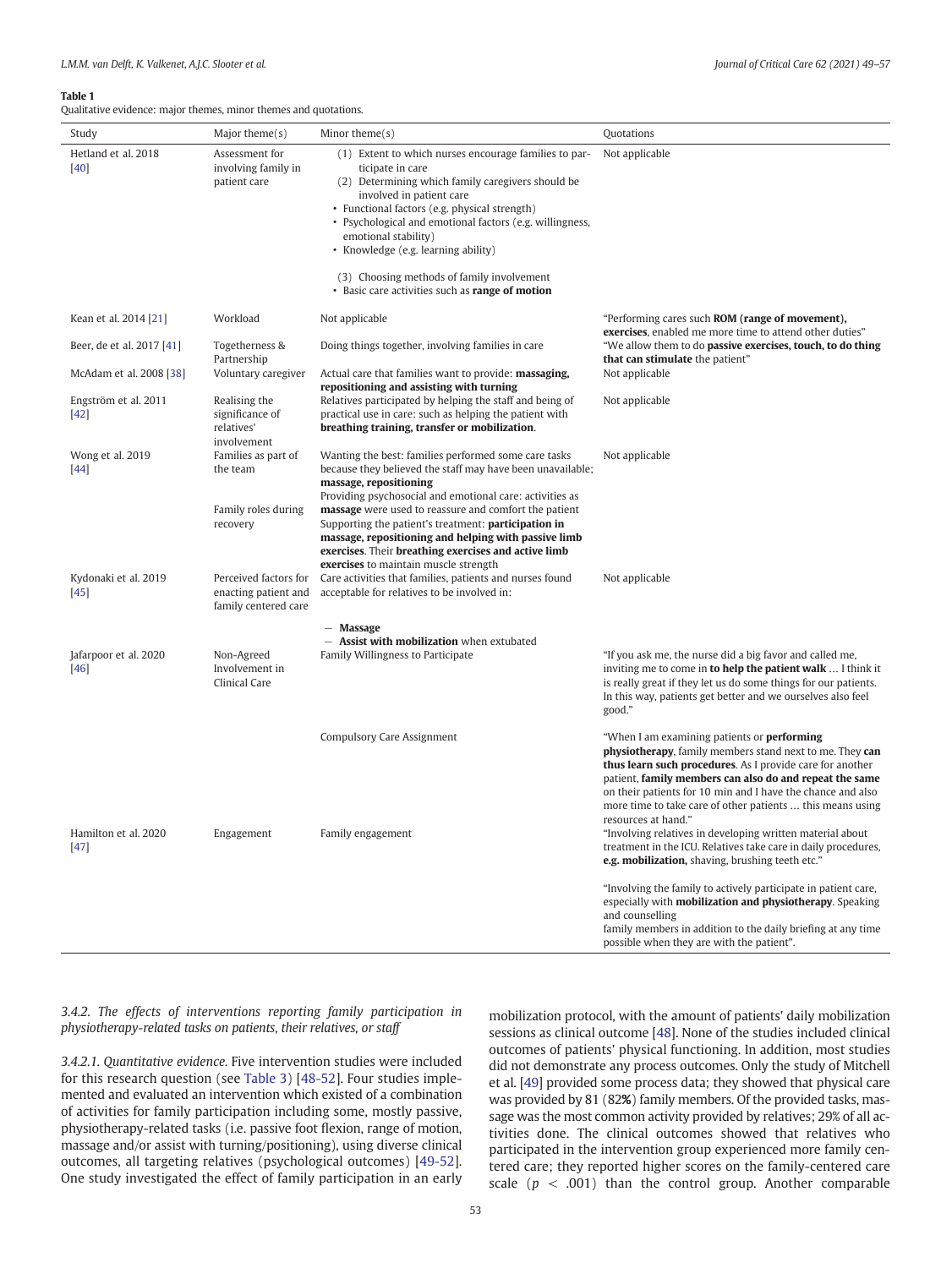#### <span id="page-5-0"></span>Table 2

Quantitative evidence: engagement of relatives in rehabilitation related tasks.

|                                 | <b>ICU</b> staff                                                                                                                                                                                                                                                                                                                                                                                                                                                                                                                                                                                                                                                                                                                                                                               | Relatives                                                                                                                                                                                                                                                                                                                                                                | Patients                                                                                                                                                                                                                                                                                                                                                                              |
|---------------------------------|------------------------------------------------------------------------------------------------------------------------------------------------------------------------------------------------------------------------------------------------------------------------------------------------------------------------------------------------------------------------------------------------------------------------------------------------------------------------------------------------------------------------------------------------------------------------------------------------------------------------------------------------------------------------------------------------------------------------------------------------------------------------------------------------|--------------------------------------------------------------------------------------------------------------------------------------------------------------------------------------------------------------------------------------------------------------------------------------------------------------------------------------------------------------------------|---------------------------------------------------------------------------------------------------------------------------------------------------------------------------------------------------------------------------------------------------------------------------------------------------------------------------------------------------------------------------------------|
| Overall                         | • It was generally believed by nurses that family par-<br>ticipation can benefit both the patient and relatives,<br>if relatives can sometimes assist in selected minor<br>caring activities: the majority ranked 10 or 11 (out of<br>$11)$ [43]<br>• 96% of the staff agreed with concept of involving<br>families in physical care [37]<br>• 98% of the nurses considered the concept of inviting<br>family members to be a part of the patients' care<br>should be part of usual care [21]<br>• ICU staff were favourable to family participation in at<br>least one activity was 100% for physicians, 90% for<br>nurses, and 94% for nursing assistants [11]<br>• 81% of the nurses considered having family provide<br>some patient care had minimal effect on their work-<br>load $[21]$ | • 85% of the relatives wanted to be involved<br>in physical care of the patient [37]<br>• 97% of the family members were willing<br>to participate in care [11]<br>• 13.8% of the family members spontane-<br>ously provided patient care or askes the<br>ICU staff to help them participate in care<br>$[11]$                                                           | 77% of the patients were favourable to participation<br>in care of family members.<br>Reasons of the 23% of the patients not wanting care<br>from their families were: desire to preserve their<br>image (70%), unwillingness to be assisted (50%),<br>unwillingness to cause embarrassment (70%), nurses<br>are better skilled (60%), safety (40%), physical mod-<br>esty (50%) [11] |
| Passive<br>exercises<br>Massage | • 88.8% of the nurses agreed with passive limb exer-<br>cises [37]<br>• Rehabilitation care activities offered to families:<br>around 70% of the nurses offered massages [36]<br>• 70% (physician) to 90% (nursing assistant) of the staff<br>were favourable to family participation by<br>preventing pressure sores by featuring massages [11]<br>• Massage the hands, feet, arms and legs of the patient:<br>the majority of nurses raked 9 or more (out of 11)<br>$[43]$                                                                                                                                                                                                                                                                                                                   | • 88.2% of the relatives agreed with passive<br>limb exercises [37]<br>• 75% was favourable to family participa-<br>tion by preventing pressure sores by fea-<br>turing massages [11]<br>• Of the 13.8% of the family members spon-<br>taneously provided care, they all (100%)<br>participated in massages [11]                                                         | • 70% of the patients was favourable to family partici-<br>pation by preventing pressure sores by featuring<br>massages [11]                                                                                                                                                                                                                                                          |
| Positioning,<br>turning         | • 55.5% of the nurses agreed with helping with turning •<br>and positioning the patient [37]<br>• Rehabilitation care activities offered to families:<br>turning $($ >50% of the nurses) [39]<br>• 50% (nurse) to 81% (physician) of the staff were<br>favourable of families helping staff change the posi-<br>tion in bed or transfer to a chair [11]<br>• Family assisting the nurse in positioning of the<br>patient: most of the nurses ranked 6 or more (out of<br>$11)$ [43]                                                                                                                                                                                                                                                                                                            | 70.6% of the relatives agreed with helping<br>with turning and positioning the patient<br>$[37]$<br>• 77% was favourable of families helping<br>change the position in bed or transfer to a<br>chair $[11]$<br>• Of the 13.8% of the family members spon-<br>taneously provided care, they participated<br>in helping staff change the patients posi-<br>tion (64%) [11] | 66% of the patients was favourable of families help-<br>ing staff change the position in bed or transfer to a<br>chair [11]                                                                                                                                                                                                                                                           |
| Mobilization,<br>transfer,      | • Rehabilitation care activities offered to families:<br>ambulation, <40% of the nurses [39]<br>ambulation $\cdot$ 50% (nurse) to 81% (physician) of the staff were<br>favourable of families helping staff change the posi-<br>tion in bed or transfer to a chair [11]                                                                                                                                                                                                                                                                                                                                                                                                                                                                                                                        | • 77% was favourable of families helping<br>staff change the position in bed or transfer<br>to a chair [11]                                                                                                                                                                                                                                                              | • 66% of the patients was favourable of families help-<br>ing staff change the position in bed or transfer to a<br>chair [11]                                                                                                                                                                                                                                                         |

intervention study [\[52](#page-8-0)] showed that relatives symptoms of PTSD were significantly less frequent, 90 days after ICU discharge, after implementation of the intervention. In addition, the nurses were positive about the intervention; they reported that the quality of care improved, that the intervention did not interfere with care of the patient and that it improved communication with family. However, this study did also not report information about the effect of the physiotherapy-related tasks specifically. Furthermore, the study of Skoog et al. [\[51](#page-8-0)] demonstrated that the overall mean state anxiety levels of 56 relatives decreased after the intervention ( $p = .001$ ). However, this study did not use a control group and no results were reported on the effect of the physiotherapy related outcomes specifically. Lastly, the study of Rukstele et al. [\[48](#page-8-0)] showed that the proportion of patients receiving three mobilization sessions per day changed from 66% to 94% following the initiative to involve family in this task [\[48](#page-8-0)].

# 3.5. Integration of evidence

Most of the included studies described family involvement in general hands-on bedside care and incorporated diverse aspects of physiotherapy care, which varied from passive activities to more active activities (see [Fig. 2](#page-3-0)). The results exhibit a general appreciation for involvement of relatives in physiotherapy-related tasks, however information about the effectiveness of physiotherapy-related tasks specifically is very limited.

3.5.1.1. Passive physiotherapy-related tasks (massage, range of motion/ passive foot flexion, passive exercises). The results of the syntheses support family participation in massage and range of motion (or passive foot flexion), as this was found feasible by most patients, relatives and staff [[11,](#page-7-0)[38-40,44,45,50](#page-8-0),[51,53](#page-8-0)]. In addition, massage was the most common activity of the intervention provided by families [[49\]](#page-8-0). However, no results were reported on the effect of these activities specifically, and none of the intervention studies satisfied all MMAT quality criteria. Passive (limb) exercises was also often reported to be feasible [[21,37,41,44](#page-8-0)]; one study [[37\]](#page-8-0) demonstrated that more than 88% of the nurses and relatives agreed with passive limb exercises. However, in an intervention study, only 1% of all performed activities concerned limb exercises [[49\]](#page-8-0), and no results were reported about the effect of these exercises.

3.5.1.2. Active physiotherapy-related tasks (active exercises, positioning, mobilization, transfer and ambulation). Active physiotherapy-related tasks that were only named in descriptive studies as possible tasks for relatives were active limb exercises (to maintain strength) [[44](#page-8-0)] and breathing exercises [[44](#page-8-0),[54](#page-8-0)]. The activities helping with repositioning in bed and mobilization out of bed were, in addition to positive descriptive results [\[11](#page-7-0),[37-39,44,46](#page-8-0),[47,53](#page-8-0)], also part of interventions for family participation. Repositioning was included in one intervention study, but no results were reported about this task [\[52\]](#page-8-0). Regarding mobilization, one study [\[48](#page-8-0)] investigated the effect of families participating in early mobilization, showing a change from 66 to 94% in the amount of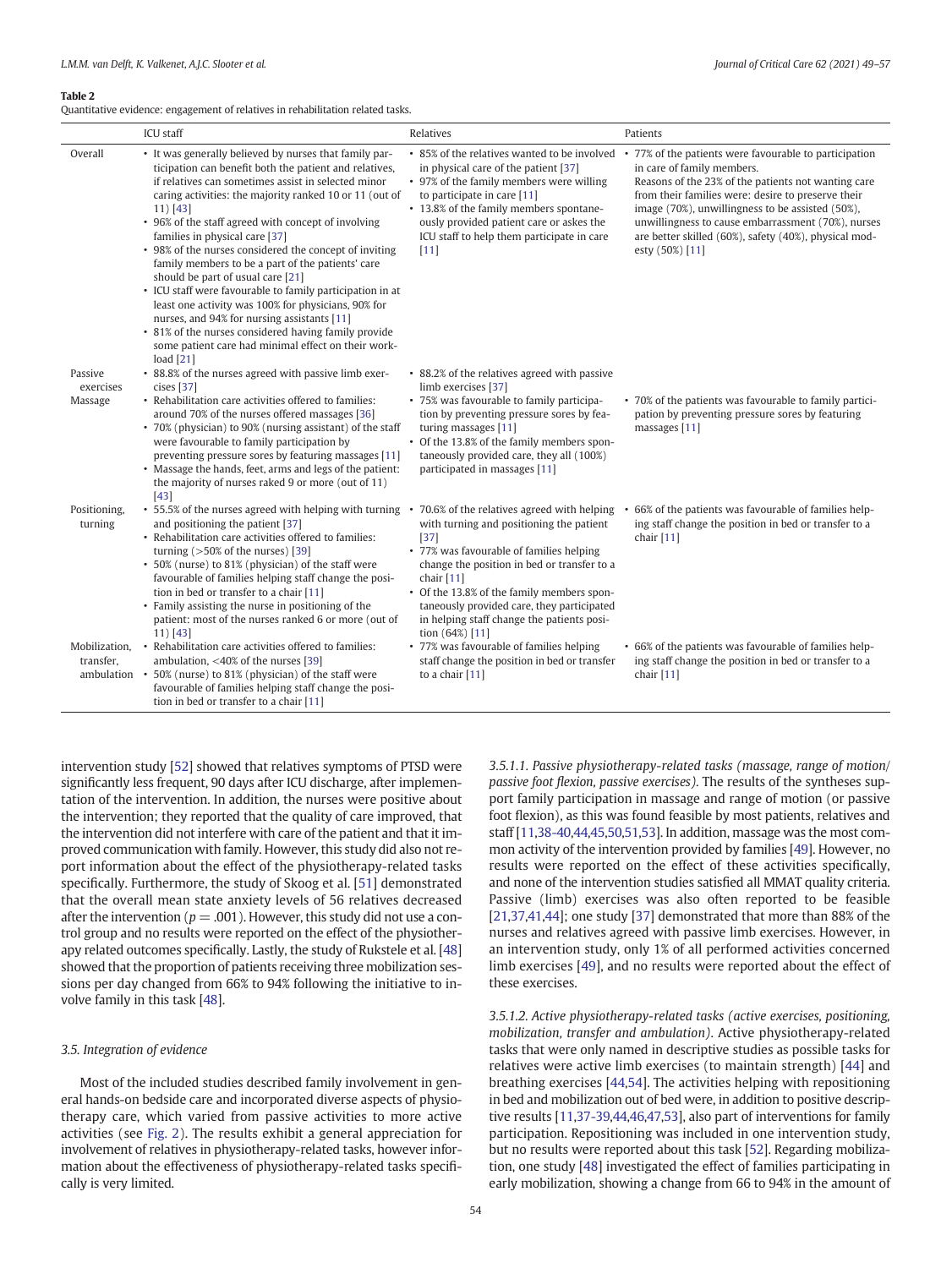#### <span id="page-6-0"></span>Table 3

Quantitative evidence of intervention studies.

| Study                                | Intervention                                                                                                                                                                                                                                                                             |                                      | Participants Overall results: process and clinical outcomes                                                                                                                                                                                                                                                                                                                                                                                                                                                                                             | Results on<br>physiotherapy-related<br>tasks                                                                                                                          |
|--------------------------------------|------------------------------------------------------------------------------------------------------------------------------------------------------------------------------------------------------------------------------------------------------------------------------------------|--------------------------------------|---------------------------------------------------------------------------------------------------------------------------------------------------------------------------------------------------------------------------------------------------------------------------------------------------------------------------------------------------------------------------------------------------------------------------------------------------------------------------------------------------------------------------------------------------------|-----------------------------------------------------------------------------------------------------------------------------------------------------------------------|
| Rukstele<br>et al.<br>2013<br>$[49]$ | Involving family in the early mobilization protocol (daily<br>nursing mobilization): invite, educate, support                                                                                                                                                                            | Patients                             | Process outcomes: N.A.<br>Clinical outcomes: At baseline 66% of patients received 3<br>activity/ mobilization sessions per day. After the<br>intervention period, this increased to 94%                                                                                                                                                                                                                                                                                                                                                                 | See overall results                                                                                                                                                   |
| Mitchell<br>et al.<br>2009<br>$[49]$ | Combination of activities for family participation, tailored<br>to the family, nurses helped family to participate in care<br>(e.g. massage and limb exercises)                                                                                                                          | Relatives                            | Process outcomes: Care was provided by 82% of the family<br>members<br>Clinical outcomes: Family in the intervention group<br>perceived higher scores on the overall family-centered<br>care scale ( $p < .001$ ), and for the subscales respect,<br>support and collaboration ( $p < .001$ )                                                                                                                                                                                                                                                           | Process outcomes:<br>- Most common care<br>activity provided by<br>families was massage, 29%<br>of all activities<br>-Limb exercises was done<br>1% of all activities |
| Davidson<br>et al.<br>2010<br>$[50]$ | Family Support Program: personalized instructions on<br>helpful visiting activities and provision of family visiting<br>kits (including description of activities to perform at the<br>bedside as desired; e.g. cognitive activities, passive foot<br>flexion, range of motion, massage) | Relatives                            | Process outcomes: N.A.<br>Clinical outcomes: N.A.<br>Other: the Family Support Program evaluation showed<br>that all items offered within the intervention were found<br>helpful to some family members, however exact numbers<br>and activities were not demonstrated.                                                                                                                                                                                                                                                                                 | N.A.                                                                                                                                                                  |
| Skoog<br>et al.<br>2016<br>$[51]$    | Facilitated Sense Making intervention card (FSM): teach<br>and assist family in activities they can perform for their ill<br>loved one (e.g. passive foot flexion, range of motion, hand<br>massage)                                                                                     | Relatives                            | Process outcomes: N.A.<br>Clinical outcomes: The overall mean state anxiety levels<br>decreased significantly after FSM ( $P = .001$ ). The overall<br>mean trait anxiety levels before and after FSM did not<br>differ significantly ( $P = .46$ )                                                                                                                                                                                                                                                                                                     | N.A.                                                                                                                                                                  |
| Amass<br>et al.<br>2020              | Family Care Rituals (FRC); information booklet containing 7<br>domains in which relatives may participate: e.g. massage<br>and assist with turning and positioning.                                                                                                                      | Multiple:<br>relatives<br>and nurses | Process outcomes: N.A.<br>Clinical outcomes:                                                                                                                                                                                                                                                                                                                                                                                                                                                                                                            | N.A.                                                                                                                                                                  |
| $[52]$                               |                                                                                                                                                                                                                                                                                          |                                      | - Relatives: Symptoms of PTSD, 90 days after ICU<br>discharge, were significant higher pre-intervention<br>than post-intervention (39.2% vs 27.1%, $p = .046$ ).<br>No significant difference in symptoms of depression,<br>anxiety or satisfaction score.<br>Nurses: Statement quality of care was improved; post<br>intervention scored 3.98 out of 5, statement that the<br>intervention did not interfere with care of the patient<br>scored 4.42 out of 5, statement that intervention<br>improved communication with family scored 4 out of<br>5. |                                                                                                                                                                       |

patients receiving three mobilization sessions a day, however, this article met none of the MMAT quality criteria.

# 4. Discussion

We evaluated the evidence for family participation in physiotherapy-related tasks of critically ill patients. In summary, this review supports that positive attitudes exist among patients, relatives and staff towards the participation of family members in physiotherapyrelated care. However, limited research has been done to the feasibility and effectiveness of interventions focusing on participation in (active) physiotherapy-related tasks.

Concerning the perceptions of patients, their relatives and staff about family participation in physiotherapy-related tasks, studies mostly focussed on the opinion of ICU staff and families of critically ill patients. In 2001, the Institute of Medicine strongly recommended that healthcare delivery systems should become patient-centered rather than clinician- or disease-centered, with treatment recommendations and decision making tailored to patients' preferences and beliefs [[55\]](#page-8-0). Patient-centered care is the practice of caring for patients in ways that are meaningful and valuable to the individual patient. It includes listening to, informing and involving patients in their care [[55-57](#page-8-0)]. Since patients-centered care is becoming more important on ICU's as well [\[56,57](#page-8-0)], patients' opinions about family involvement in the ICU care are crucial and should be investigated in more detail before developing an intervention in this field.

Interesting is that most relatives are willing to participate in care, while only a few spontaneously provide or ask staff to help them participate [\[11](#page-7-0)]. This result emphasizes the potential of interventions to offer family participation in a structured way. Also interesting is the difference between nurses and physicians concerning family helping with mobilization out of bed; overall nurses are less positive towards it. Possibly, nurses limit family participation in mobilization care because of their concern about patient safety like the possible occurrence of adverse events such as removal of invasive devices during mobilization, but also lack of time or concern about interacting with families may play a role [[11](#page-7-0)[,40,58\]](#page-8-0). This could also explain why more passive activities (e.g. massage, range of motion, passive exercises) are more favourable than mobilization. In addition to the safety of these tasks, a reason might be the fact that the passive tasks could be performed in all (awake, sedated and intubated) critically ill patients.

Unfortunately involving families in physiotherapy-related tasks raises a number of concerns and possible barriers for the feasibility. Barriers reported in studies focusing on family participation in ICU patient care are patient safety, family competence, and responsibility [[40,44,55,56\]](#page-8-0). Involving relatives in physical activities may increase the risk for adverse events [[55\]](#page-8-0) . Not all relatives are capable of participating because their emotional, psychological or physical capacity. Staff members must assess this properly and families should receive structured information, training before participation, and evaluation moments [[40,44,45,55](#page-8-0),[56](#page-8-0)] Staff members believe it is important to maintain control over the situation and patient, since they are ultimately responsible, which is challenging in clinical practice [\[40,45\]](#page-8-0). Besides patients' safety, patients' privacy have to be taken seriously, since ICU patients are often not wearing clothes [[56\]](#page-8-0). However, this may be more a barrier when relatives are participating in nursing tasks such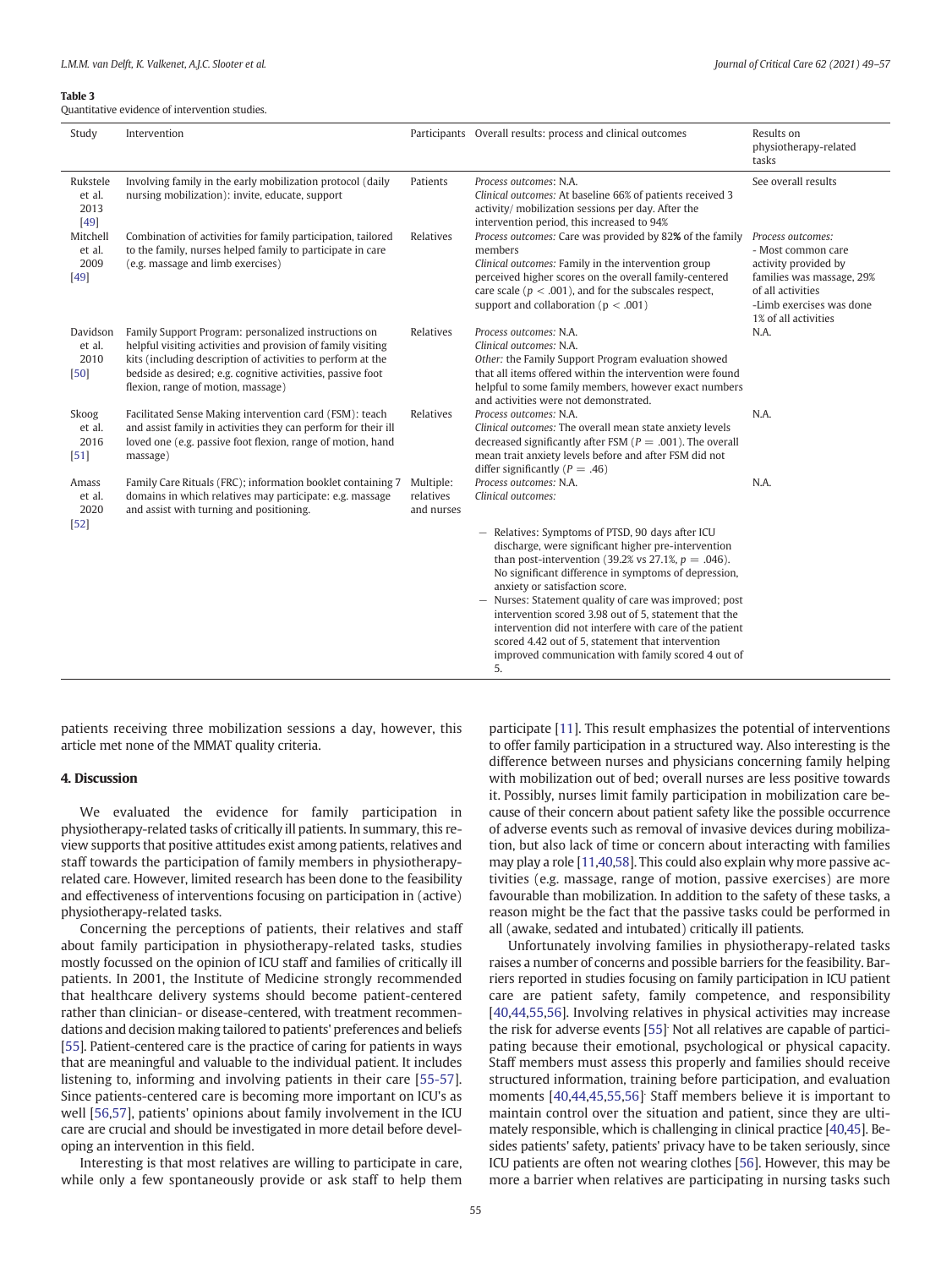<span id="page-7-0"></span>as washing. In addition, sometimes relatives and/or patients may want to maintain their normal relationship as partners. Not everyone wants to participate in the care. Type of relationship, younger age, non-European descent and previous ICU admission may influence the willingness to participate [\[40,55,56](#page-8-0)].

Evidence on the feasibility and effectiveness of interventions focussing on family participation in physiotherapy-related tasks is still low. Physiotherapy-related tasks are not often included, and active tasks even less, in interventions towards ICU family participation. The intervention studies included in this review (RQ 2) were all pre-post or observational designs, no randomized trails, and did not satisfy all criteria for methodological quality. In addition, none of the studies included outcomes of patients' physical functioning, most studies focused on relatives. Besides, most of them did not demonstrate any process outcomes (e.g. how many times did relatives participate), which makes the interpretation of the clinical outcomes difficult.

Since both early mobilization, exercise and family engagement are part of the ICU Liberation Bundle, the combination is an important and promising topic, resulting in need for further research in this area. To increase the impact of patients' physical therapy by family participation, it is important to investigate the feasibility of more active physiotherapyrelated tasks. Involving relatives in interventions such as active limb exercises, and thereby increase the frequency of physical activity during the day, may promote patients' physical recovery. If the aim is reducing adverse psychological effects only (patient or family), then tasks such as massage or passive range of motion, which are interventions without direct evidence on improving patient physical performance, may be sufficient.

The goal of the intervention, and clinical outcomes, should be clearly defined before selecting the activities for relatives to participate in. To improve patients' physical functioning during and after critical illness, relatives should be willing to participate in helping with active exercises and/or mobilization. Therefore, it is of high importance that future studies should collect process outcomes in addition to clinical outcomes: do relatives want to participate in (active) physiotherapy-related tasks, and if yes, how many times are they participating (e.g. amount of moments that they are doing exercises with the patient), and what tasks are they participating in? Since there is not much literature focusing on this specific topic, a proper pilot study is needed to thoroughly evaluate the feasibility before conducting a large-scale implementation and effectiveness study. When family participation in (active) physiotherapy-related tasks of critically ill patients seems feasible, the effectiveness need to be evaluated on clinical outcomes such as patient's physical functioning.

A strength of this review is that it is first review regarding family participation in physiotherapy-related care of critically ill patients. Previous reviews on ICU family participation focussed on family involvement in the broad way (e.g. nursing tasks, medical decisions, communication) [[20,22-24](#page-8-0)]. Another strength is that it included both qualitative, quantitative and mixed-method studies, and involved patients, relatives and staff to provide new evidence about family participation in physiotherapy-related tasks. Since the included studies did not focus purely on physiotherapy-related tasks, it was difficult to extract physiotherapy-related results specifically, which might be seen as a limitation of this review.

# 5. Conclusions

In conclusion, the findings of this review support our hypothesis that it is worth investigating if it is feasible to involve family in physiotherapy-related tasks. Patients, relatives and staff appear to have a positive view towards the participation of relatives in the physiotherapy care of critically ill patients, but currently limited research has been done to the feasibility and effectiveness of interventions focusing on family participation in physiotherapy-related tasks. Before conducting a proper pilot study, it is important to listen carefully to the needs of staff, family and patients, to develop the intervention accordingly.

# Ethical approval and consent to participate

The study protocol was assessed and approved by the medical ethics committee of the UMC Utrecht (study protocol number 16-250).

# Consent for publication

Not applicable

# Funding

Not applicable.

## Declaration of Competing Interest

The Author(s) declare(s) that there is no conflict of interest.

# Acknowledgements

Not applicable.

## Appendix A. Supplementary data

Supplementary data to this article can be found online at [https://doi.](https://doi.org/10.1016/j.jcrc.2020.11.014) [org/10.1016/j.jcrc.2020.11.014.](https://doi.org/10.1016/j.jcrc.2020.11.014)

## References

- [1] [Hermans G, Van den Berghe G. Clinical review: intensive care unit acquired weak](http://refhub.elsevier.com/S0883-9441(20)30778-4/rf0005)[ness. Crit Care 2015;19:274.](http://refhub.elsevier.com/S0883-9441(20)30778-4/rf0005)
- [2] [Piva S, Fagoni N, Latronico N. Intensive care unit-acquired weakness: unanswered](http://refhub.elsevier.com/S0883-9441(20)30778-4/rf0010) [questions and targets for future research. F1000Res 2019;8.](http://refhub.elsevier.com/S0883-9441(20)30778-4/rf0010)
- [3] [Pandharipande PP, Ely EW, Arora RC, Balas MC, Boustani MA, La Calle GH, et al. The](http://refhub.elsevier.com/S0883-9441(20)30778-4/rf0015) [intensive care delirium research agenda: a multinational, interprofessional perspec](http://refhub.elsevier.com/S0883-9441(20)30778-4/rf0015)[tive. Intensive Care Med 2017;43\(9\):1329](http://refhub.elsevier.com/S0883-9441(20)30778-4/rf0015)–39.
- [4] [Parry SM, Puthucheary ZA. The impact of extended bed rest on the musculoskeletal](http://refhub.elsevier.com/S0883-9441(20)30778-4/rf0020) [system in the critical care environment. Extrem Physiol Med 2015;4:16.](http://refhub.elsevier.com/S0883-9441(20)30778-4/rf0020)
- [5] [Rawal G, Yadav S, Kumar R. Post-intensive care syndrome: an overview. J Transl Int](http://refhub.elsevier.com/S0883-9441(20)30778-4/rf0025) [Med 2017;5\(2\):90](http://refhub.elsevier.com/S0883-9441(20)30778-4/rf0025)–2.
- [6] [Parker A, Sricharoenchai T, Needham DM. Early rehabilitation in the intensive care](http://refhub.elsevier.com/S0883-9441(20)30778-4/rf0030) [unit: preventing physical and mental health impairments. Curr Phys Med Rehabil](http://refhub.elsevier.com/S0883-9441(20)30778-4/rf0030) [Rep 2013;1\(4\):307](http://refhub.elsevier.com/S0883-9441(20)30778-4/rf0030)–14.
- [7] [Fuke R, Hifumi T, Kondo Y, Hatakeyama J, Takei T, Yamakawa K, et al. Early rehabil](http://refhub.elsevier.com/S0883-9441(20)30778-4/rf0035)[itation to prevent postintensive care syndrome in patients with critical illness: a sys](http://refhub.elsevier.com/S0883-9441(20)30778-4/rf0035)[tematic review and meta-analysis. BMJ Open 2018;8\(5\):e019998.](http://refhub.elsevier.com/S0883-9441(20)30778-4/rf0035)
- [8] [Needham DM, Korupolu R, Zanni JM, Pradhan P, Colantuoni E, Palmer JB, et al. Early](http://refhub.elsevier.com/S0883-9441(20)30778-4/rf0040) [physical medicine and rehabilitation for patients with acute respiratory failure: a](http://refhub.elsevier.com/S0883-9441(20)30778-4/rf0040) [quality improvement project. Arch Phys Med Rehabil 2010;91\(4\):536](http://refhub.elsevier.com/S0883-9441(20)30778-4/rf0040)–42.
- [9] [Reid JC, Unger J, McCaskell D, Childerhose L, Zorko DJ, Kho ME. Physical rehabilita](http://refhub.elsevier.com/S0883-9441(20)30778-4/rf0045)[tion interventions in the intensive care unit: a scoping review of 117 studies. J Inten](http://refhub.elsevier.com/S0883-9441(20)30778-4/rf0045)[sive Care 2018;6:80.](http://refhub.elsevier.com/S0883-9441(20)30778-4/rf0045)
- [10] [Alfheim HB, Hofso K, Smastuen MC, Toien K, Rosseland LA, Rustoen T. Post-traumatic](http://refhub.elsevier.com/S0883-9441(20)30778-4/rf0050) [stress symptoms in family caregivers of intensive care unit patients: a longitudinal](http://refhub.elsevier.com/S0883-9441(20)30778-4/rf0050) [study. Intensive Crit Care Nurs 2019;50:5](http://refhub.elsevier.com/S0883-9441(20)30778-4/rf0050)–10.
- [11] [Garrouste-Orgeas M, Willems V, Timsit JF, Diaw F, Brochon S, Vesin A, et al. Opinions](http://refhub.elsevier.com/S0883-9441(20)30778-4/rf0055) [of families, staff, and patients about family participation in care in intensive care](http://refhub.elsevier.com/S0883-9441(20)30778-4/rf0055) [units. J Crit Care 2010;25\(4\):634](http://refhub.elsevier.com/S0883-9441(20)30778-4/rf0055)–40.
- [12] [Pochard F, Azoulay E, Chevret S, Lemaire F, Hubert P, Canoui P, et al. Symptoms of](http://refhub.elsevier.com/S0883-9441(20)30778-4/or0005) [anxiety and depression in family members of intensive care unit patients: ethical](http://refhub.elsevier.com/S0883-9441(20)30778-4/or0005) [hypothesis regarding decision-making capacity. Crit Care Med 2001 Oct;29\(10\):](http://refhub.elsevier.com/S0883-9441(20)30778-4/or0005) [1893](http://refhub.elsevier.com/S0883-9441(20)30778-4/or0005)–7.
- [13] [Kynoch K, Chang A, Coyer F, McArdle A. Developing a model of factors that in](http://refhub.elsevier.com/S0883-9441(20)30778-4/rf0060)fluence [meeting the needs of family with a relative in ICU. Int J Nurs Pract 2019;25\(1\):](http://refhub.elsevier.com/S0883-9441(20)30778-4/rf0060) [e12693.](http://refhub.elsevier.com/S0883-9441(20)30778-4/rf0060)
- [14] [Jennifer L, McAdam R, Dorrie K, Fontaine R, Douglas B, White M, et al. Psychological](http://refhub.elsevier.com/S0883-9441(20)30778-4/rf0065) [Symptoms of Family Members of High-Risk Intensive Care Unit Patients. Am J Crit](http://refhub.elsevier.com/S0883-9441(20)30778-4/rf0065) [Care 2012;21\(6\):386](http://refhub.elsevier.com/S0883-9441(20)30778-4/rf0065)–94.
- [15] [Davidson JE. Family-centered care: meeting the needs of patients](http://refhub.elsevier.com/S0883-9441(20)30778-4/rf0070)' families and help[ing families adapt to critical illness. Crit Care Nurse 2009;29\(3\):28](http://refhub.elsevier.com/S0883-9441(20)30778-4/rf0070)–34 [quiz 5].
- [16] [Davidson JE, Jones C, Bienvenu OJ. Family response to critical illness: postintensive](http://refhub.elsevier.com/S0883-9441(20)30778-4/rf0075) [care syndrome-family. Crit Care Med 2012;40\(2\):618](http://refhub.elsevier.com/S0883-9441(20)30778-4/rf0075)–24.